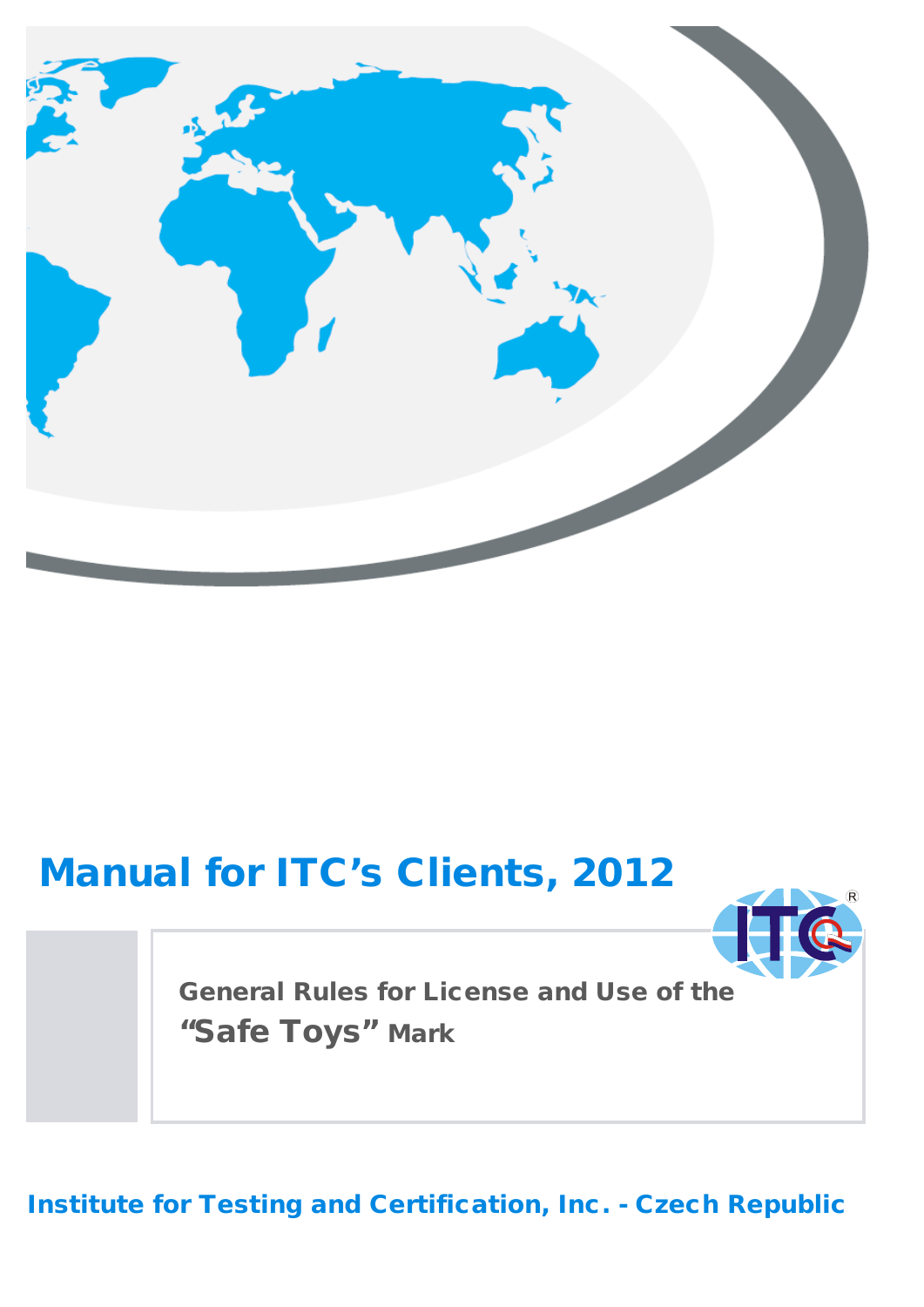## 1. Objective of the Rules and Ownership of the Mark

These rules determine:

- the procedures, security and restrictions in the use of the common "Safe Toys" certification mark (for the graphic design see Appendix A), hereinafter referred to only as the "Mark".
- the relations between Institut pro testování a certifikaci, a.s. (Institute for Testing and Certification, Inc.), with the registered office and workplace at T. Bati Street 299, 764 21 Zlín (hereinafter referred to as the ITC) and trading companies (hereinafter referred to only as the "Companies") trying to acquire the licence to use the "Safe Toys" registered mark, of the sole owner – the Italian Institute for Toy Safety, with the registered office and workplace at Via Europa, 28 – 22060 Cabiate (hereinafter referred to only as the IISG).

## 2. Objectives of the Mark

The Mark aims at providing the possibility of recognising all of the following toys and items for children:

- which underwent tests in the ITC prescribed by law in relation to toy safety and which meet the essential requirements set in Directive 2009/48/EC and all other directives, relating to toys, Czech Government Order No. 86/2011 Coll., and Decree of the Ministry of Health No. 84/2001 Coll., as amended by subsequent regulations:
- which underwent tests and assessments in the ITC, contained in the technical Appendix C, which forms an integral part of these rules:
- whose production or production batch underwent an inspection, performed by the ITC authorised staff.

The Mark aims to provide information about the safety level of products in an appropriate manner to all involved entities.

The Mark endeavours to support co-operation between the clients and the provider for the purpose of achieving the competitiveness of products with a high level of safety.

The Mark is meant to spread the image of safety in the world of toys. It is issued by an independent organization.

## 3. Conditions of the Agreement

The Mark is destined for the following types of products:

- toys, defined in Directive 2009/48/EC and all other directives, relating to toys, Czech Government Order No. 86/2011 Coll., and Decree of the Ministry of Health No. 84/2001 Coll., as amended by subsequent regulations;
- other products for children, after having been assessed by the ITC.

Use of the Mark is allowed only under the conditions stipulated in these rules and the Companies must observe these in all circumstances.

Only the Companies authorised by the ITC institute may use the Mark.

The right to place the Mark on products depends on the results of periodic inspections, and the observance of the conditions specified herein.

The authorisation to use the Mark will apply solely to the products:

- which the ITC certified and assessed from the point of view of compliance with the essential requirements stipulated in the European Directive 2009/48/EC and in other directives relating to the product;
- where on the basis of assessment, testing and experimental analyses, the ITC confirmed the conformity of the product properties with the safety requirements contained in Appendix C to these rules. This document includes both the requirements of the national and international legislation, as well as the requirements set for various product categories by the ITC institute.
- where the ITC confirmed the successful progress of the production batch inspection.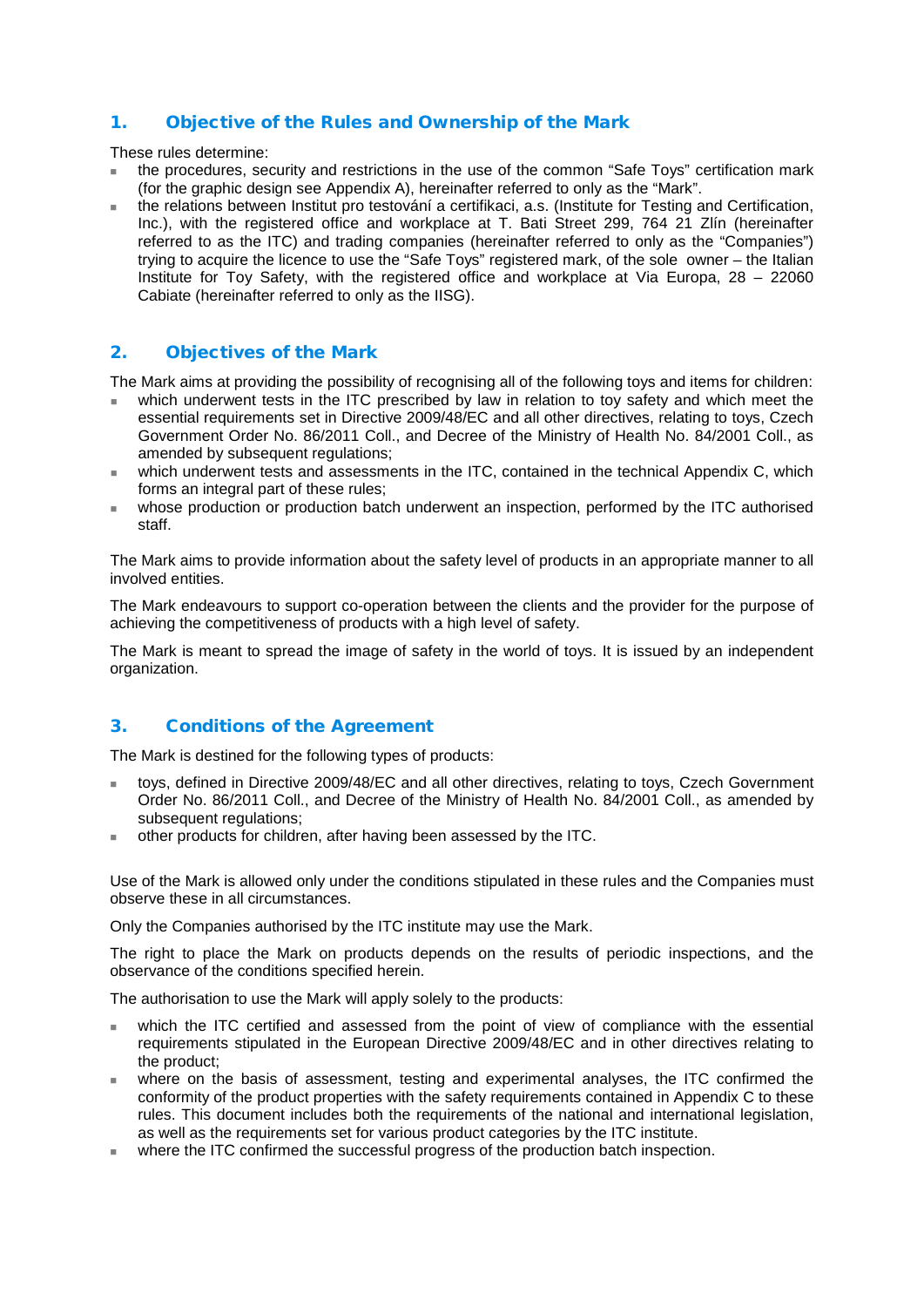Tests and checks must be carried out in the ITC laboratories or at a place agreed between the ITC and the applicant.

The authorisation to use the Mark cannot be transferred to a different company. In the instance of a merger or change of the owner of the Company, the authorisation to use the Mark will cease to exist. The licensee is bound to immediately inform the ITC about changes in the Company structure, its address or economic status. Proceeding from the situation analysis, the ITC will decide about the continuation of the right to use the Mark.

The ITC determines and carries out publicising and advertising in the mass media, promotion, as well as informational activities, relating to the products with the right to use the Mark.

The applicant's Company may use the Mark only in the format (graphic design, colours and dimensions) set by the ITC. Copying the Mark or any part thereof is forbidden.

The applicant's Company may perform advertising drives and sales promotion by referring to their right to use the Mark, but they must ensure that the importance and use of the Mark is not misinterpreted.

In order to prevent misunderstandings, the applicant's Company must send to the ITC a detailed written presentation of the content of documents and information used for the product promotion. The ITC will provide its written statement containing its approval or refusal.

The Mark must be visibly placed on all packaging of products, which are identical to the samples tested by the ITC that are produced, imported or distributed by the Company, which is the licensee authorised to use the Mark.

The ITC will ensure the professional confidentiality of all information, data or other collected records required from the Company throughout the whole process of acquiring and using the Mark.

The Companies, which may apply for a licence to use the Mark, are such companies which:

- produce or commercially use products, which the Mark is suitable for;
- completely accept these rules and the relevant appendices, which form an integral part hereof.

## 4. Rights and Obligations

The Company holding the licence to use the Mark is entitled to:

- publish the information about acquiring the licence to use the Mark in a manner, which it considers to be the most suitable, however only in relation to the products for which it acquired the licence.
- to place the Mark or have it placed on the relevant packaging, or possibly directly onto the products.

The licence to use the Mark issued by the ITC does not relieve the Company from the duty to meet all of the legislative obligations relating to the supplied products or contractual obligations with respect to clients.

Particularly, it will apply that the Company is the sole entity guaranteeing the observance of these rules and in this respect the ITC will hold no responsibility in relation to third parties or end users.

The Company holding the licence to use the Mark undertakes:

- to archive the certificates and technical documentation, on the basis of which the certificates were issued for the period of at least 5 years from the end of production of the relevant product;
- to use the Mark only on products, which the certificate was issued for;
- to guarantee that all products launched in the market with the Mark have the same characteristics, as the products sent to the ITC for assessment, testing and analyses. The ITC must be informed about any product changes whatsoever and must be sent the changed sample for assessment. The ITC must perform the tests necessary for the further use of the Mark. The Company undertakes to eliminate deviations (non-conformities) caused by modifications;
- to clearly indicate in price lists, catalogues and promotional materials, the products which were certified to bear the Mark, thus avoiding any possible misunderstanding in relation to other products;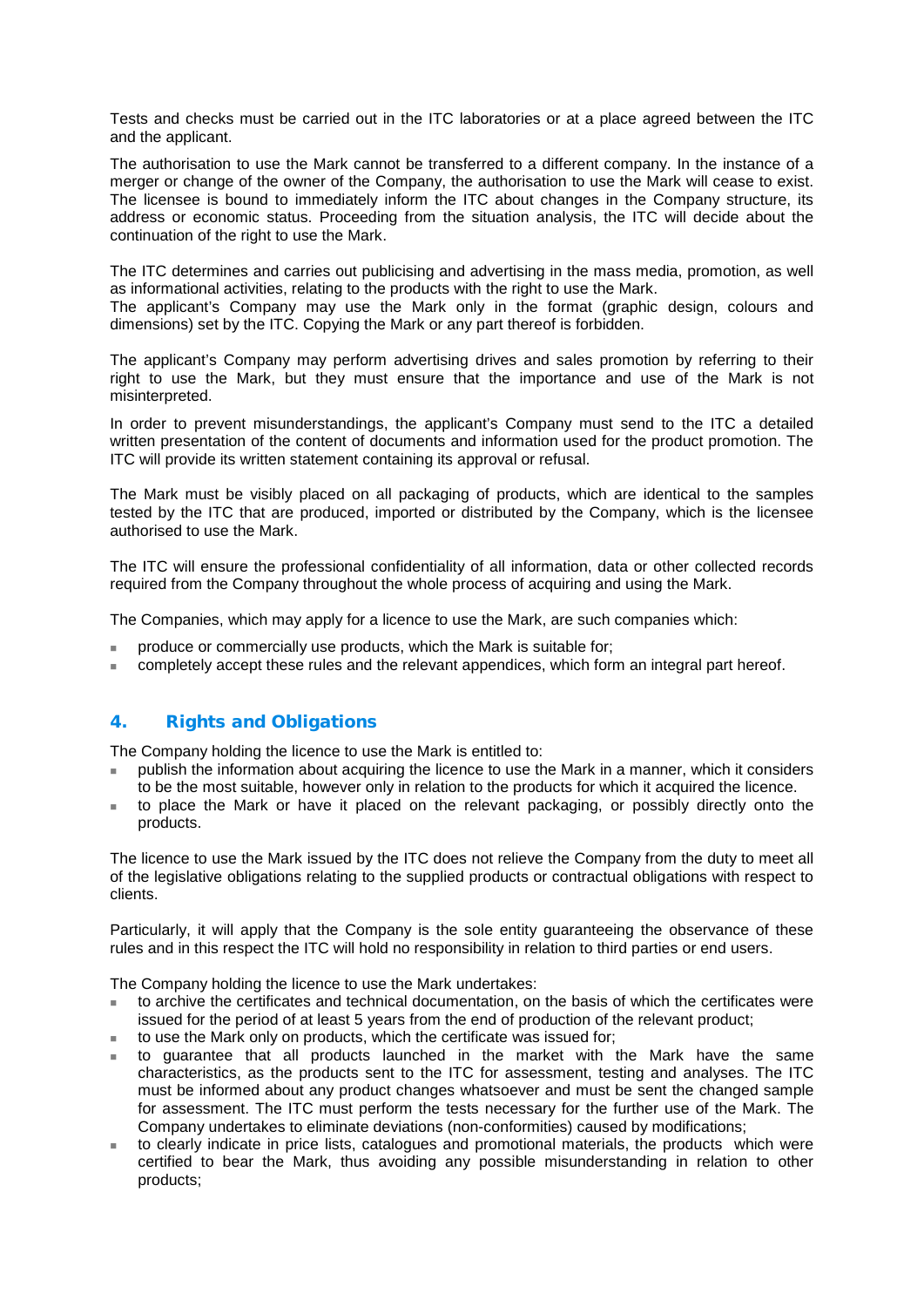- to respect the terms and conditions derived from these rules;
- to make, produce and import only products identical to the "type", for which the certificate to use the Mark was issued;
- to enable the ITC to make an inspection visit to production, inspecting, testing and storage premises, where the products certified to bear the Mark are located, for the purpose of confirming their conformity with the requirements;
- to enable the ITC to collect samples or their parts in the production, inspecting, storage or installation premises, or possibly from the market, for the purpose of confirming the product conformity with the "type" for which the certificate to bear the Mark was issued;
- to settle the annual fee for the licence to use the Mark.

The ITC undertakes to support and spread information about the Mark via direct communication, advertising, informative seminars, publications, specialized publications, the press etc.

The licence to use the Mark issued by the ITC institute for the Company's products meeting all necessary requirements does not mean that the ITC will ensure the safety of the entire production, if the production differs from the product type, which underwent testing.

## 5. Procedure for the Acquisition of the Licence to Use the Mark

#### Submission of the application

Companies which intend to acquire the licence to use the Mark must send a written application on an ITC model form, or possibly a different form, provided that it contains all of the information given on the model form.

For each product (referred to as a "type" herein), in relation to which the Company intends to acquire the right to use the Mark, a separate application must be submitted.

The same "type" may cover several product variants provided that the differences between the variants do not influence the safety level or any other characteristics from the point of view of the behaviour of the product. The evaluation of the influence of the differences between individual variants on the safety level of the specific product lies within the sole competence of the ITC.

The decision on the possibility of considering more product variants to be one "type" is therefore within the sole competence of the ITC, which will make this decision after the evaluation of the product and its technical documentation within the application acceptance process.

The Company must submit to the ITC the application including the following documentation:

- General information about the product, including, depending on the circumstances:
	- $\triangleright$  the user manual, and where necessary, installation and maintenance instructions;
	- $\triangleright$  the target age group, for which the product is intended;
	- $\blacktriangleright$  the technical specifications;
	- $\triangleright$  the drawing documentation, if available;
	- $\triangleright$  the method and place of production:
	- $\triangleright$  the countries, where sales are made;
	- $\triangleright$  the methods and criteria, with which the Company ensures the conformity of all of the manufactured products with the type, for which the licence to use the Mark was requested.

#### Review of the application

After receiving the application the ITC will register it and carry out a preliminary evaluation with the following targets:

- to verify the completeness and to evaluate the consistency of general information;
- to verify the completeness and to evaluate the consistency of technical documentation.

The ITC will ensure the handing over of a copy of these rules for approval and signing by the Company representative.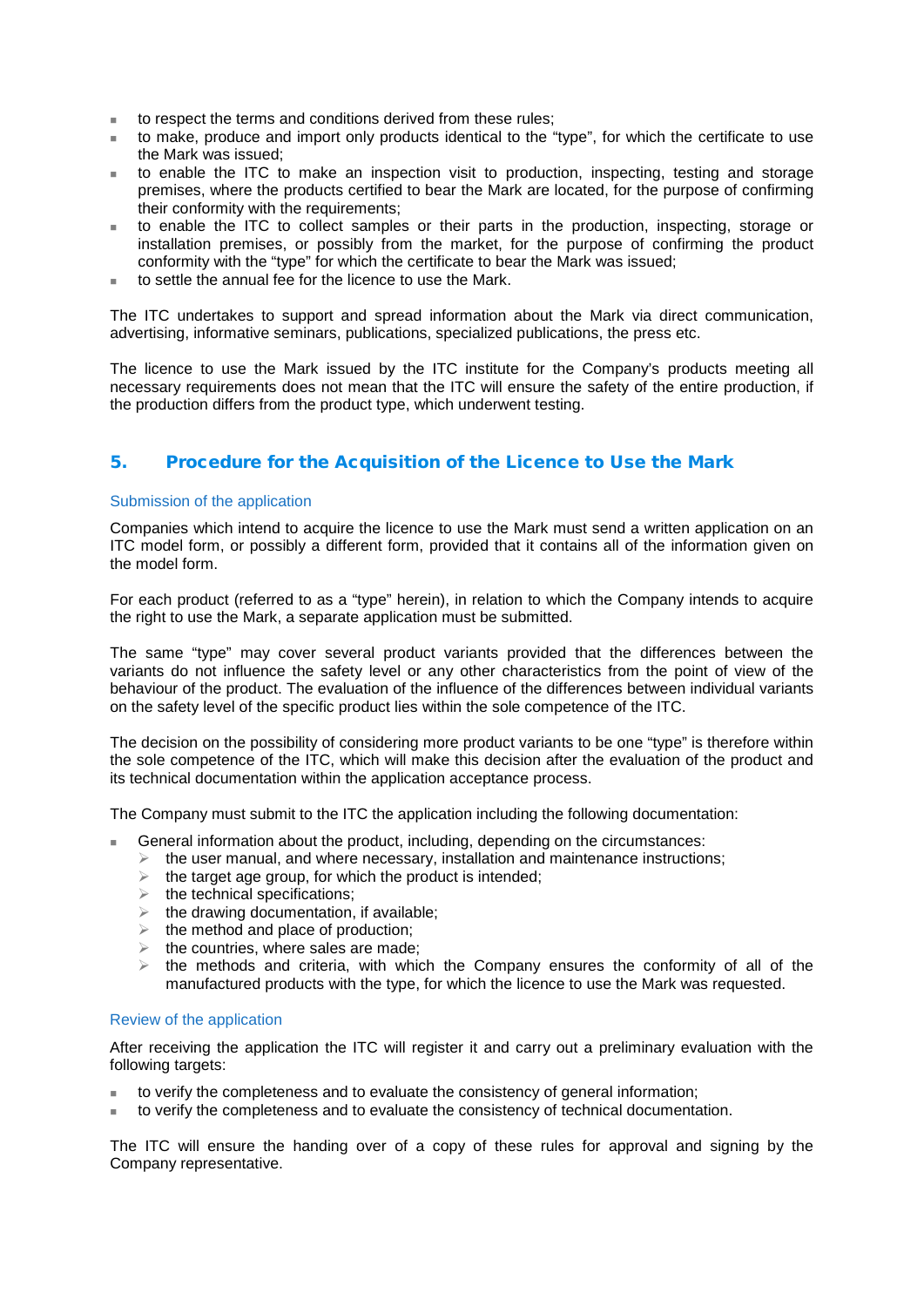If in the opinion of the ITC, the submitted documentation is inadequate, inconsistent or insufficient, the standard procedure will be discontinued, until the applicant complies with the requirements for the supplementation or modifications, communicated to him by the ITC.

If the review of the application found no imperfections, then the ITC will officially notify the applicant's Company about its consent and will pass on its price estimate including:

- the annual fee for the licence to use the Mark;
- the price of tests, analyses, and all other necessary checks for the verification of the product conformity with the relevant safety requirements;
- the price of the issue of the Certificate to use the Mark;

The continuation of the process of acquiring the licence to use the Mark and the test and analyses commencement is conditioned by:

- the consent of the Company to the proposal, confirmed with a signature;
- the consent with these rules confirmed by signing these.

In special cases when required by the product characteristics, the ITC will prepare a proposal relating to the tests and analyses not before the preliminary inspection visit to the place of production, storage or installation. The preliminary inspection is performed at the in-advance agreed scope and is billed to the Company.

#### Parameter testing and verification

After the acceptance of the proposal by the Company, the ITC will start testing and the planned verification in the ITC laboratories or at the place agreed between the ITC and the Company.

#### Initial inspection

The initial inspection covers a visit to the place of production or storage, during which the ITC technician will collect several samples from the production batch subject to the MIL STD procedure. The selected samples will undergo visual checks and an assessment of the determined parameters, noted down on special check-lists.

Upon the completion of these tests the ITC will issue an inspection report.

The cost of the inspection is covered by the Company – licensee and is calculated by the ITC on the basis of the number of man-days, necessary for the inspection and the relevant travel expenses.

#### Issue of the certificate for the licence to use the Mark

Upon the completion of tests, analyses and the initial inspection, the ITC will issue the certificate to use the Mark and will present it to the Company. The use of the Mark is conditioned by the performance of the below set prerequisites:

- signing these rules and the relevant appendices, which form an integral part of these rules;
- payment of the annual fee for the licence to use the Mark.

#### Procedure in the case of detecting nonconformities and negative test results

In the case of negative results, the Company may apply for the licence to use the Mark for the given "type" again but not before such a modification of the product, which will ensure its conformity with the relevant safety requirements. From the technical and economical point of view this request is considered to be a new application, with the whole procedure being repeated.

The determination of the scope of tests and verifications performed on the "modified type" with the target of confirming the conformity with all of the relevant safety requirements while taking into consideration the results achieved before the modification lies within the sole competence of the ITC.

#### Supervision over a product, which was issued with the licence to bear the Mark

The ITC reserves the right to make periodical checks focused on checking the conformity of products which are licensed to bear the Mark.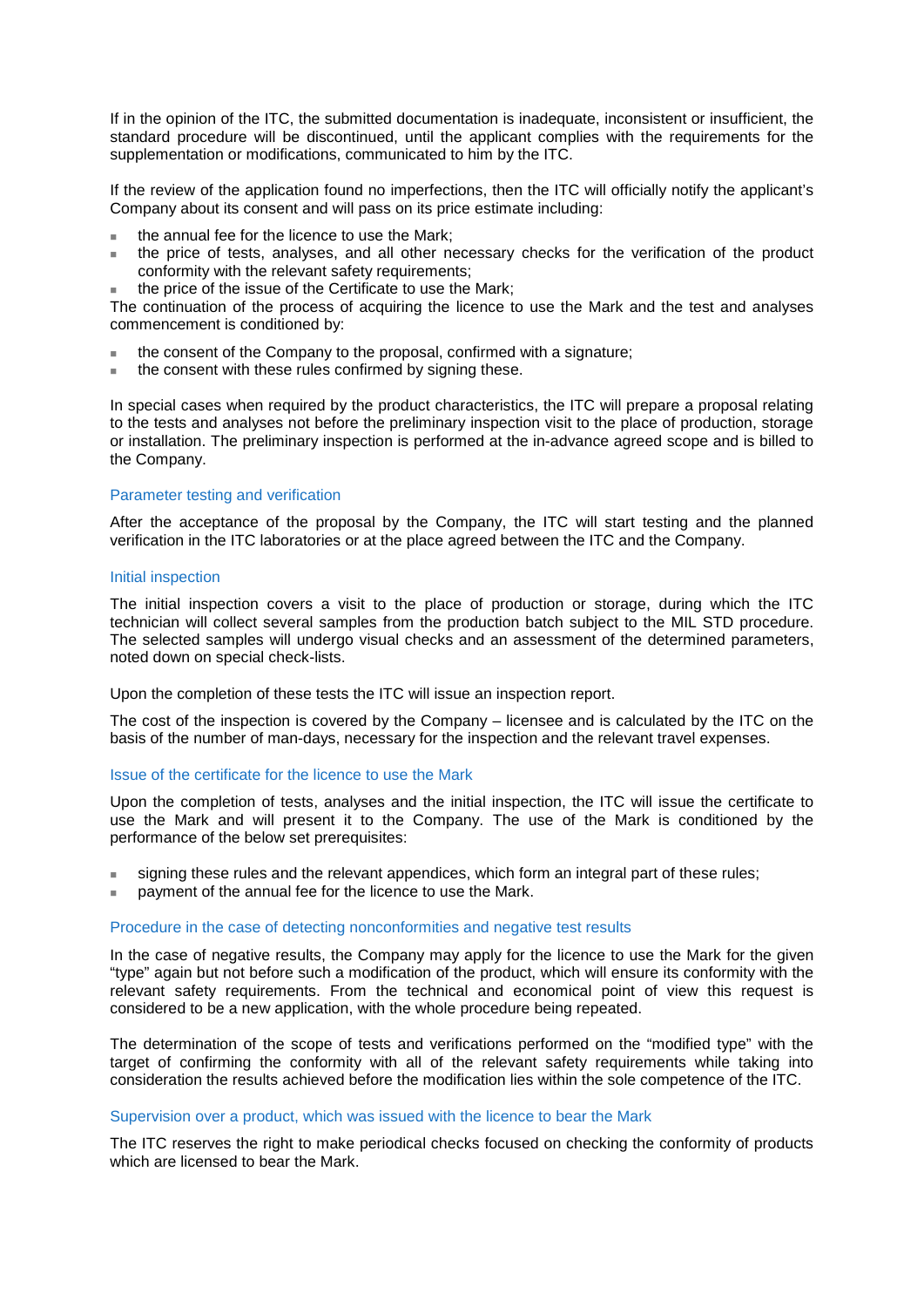These checks may be carried out in the following ways:

 an inspection visit, at least once a year, at the place of production, inspection, testing, storage or installation of products, which were certified to bear the Mark.

During the inspection visit, samples may be collected so that that certain tests may be carried out. The date and plans of the visit will be set by agreement between the ITC and the Company.

 tests and the verifications of properties of the products certified to bear the Mark, which were collected directly from the market (at points of sale).

The selection of specific tests and verifications lies within the sole competence of the ITC. Tests are made in the ITC laboratories or at a place agreed between the ITC and the Company. A specific test report is to be issued.

The price of the inspection, tests and analyses of products is covered by the Company – licensee and is set by the ITC on the basis of the typology and number of products submitted for verification.

## 6. Validity of the licence to use the Mark

The authorisation to use the Mark is valid for the period of one year, starting from the point of the issue of the licence. After this time the authorisation to use the Mark will end.

This period may be shortened in the instance of the licence to use the Mark having been revoked on the basis of the prerequisites specified in these rules.

#### Renewal

The licence renewal must be applied for two months before the validity expiration. The request is to be sent to the ITC on a special form.

Unless the ITC receives the renewal request during the month after the expiration of the validity date, the authorisation to use the Mark will automatically be considered to have been terminated.

## 7. Suspension, Revocation and Surrender of the Authorisation to Use the Licence

#### **Suspension**

The ITC may suspend the licence to use the Mark in the following cases:

- upon the submission of an independent request of the Company, on the basis of justifiable technical or organisational reasons;
- upon the Company's failure to pay the in-advance agreed fees;
- upon the Company's refusal to undergo the inspection activities and tests agreed in accordance with these rules;
- if it has been proven that the product or a part of its production does not conform to the safety requirements.

The maximum period of suspension is 12 months. The decision, including the period of suspension will be communicated by the ITC to the Company in question in a registered letter, stating the reasons as well as the conditions under which the suspension will be cancelled (the licence will be revalidated). Unless the reasons for the suspension are rectified by the said deadline, the ITC may arrange another purpose-tied suspension, if the first suspension of the validity was issued for a period shorter than 12 months (maximum period), or may proceed to revoke the licence.

The Companies with the licence suspended are bound:

- not to use the Mark until receiving a notification that the suspension has been cancelled;
- to carry out measures required by the ITC with the purpose of eliminating the causes, which were the reason for the suspension.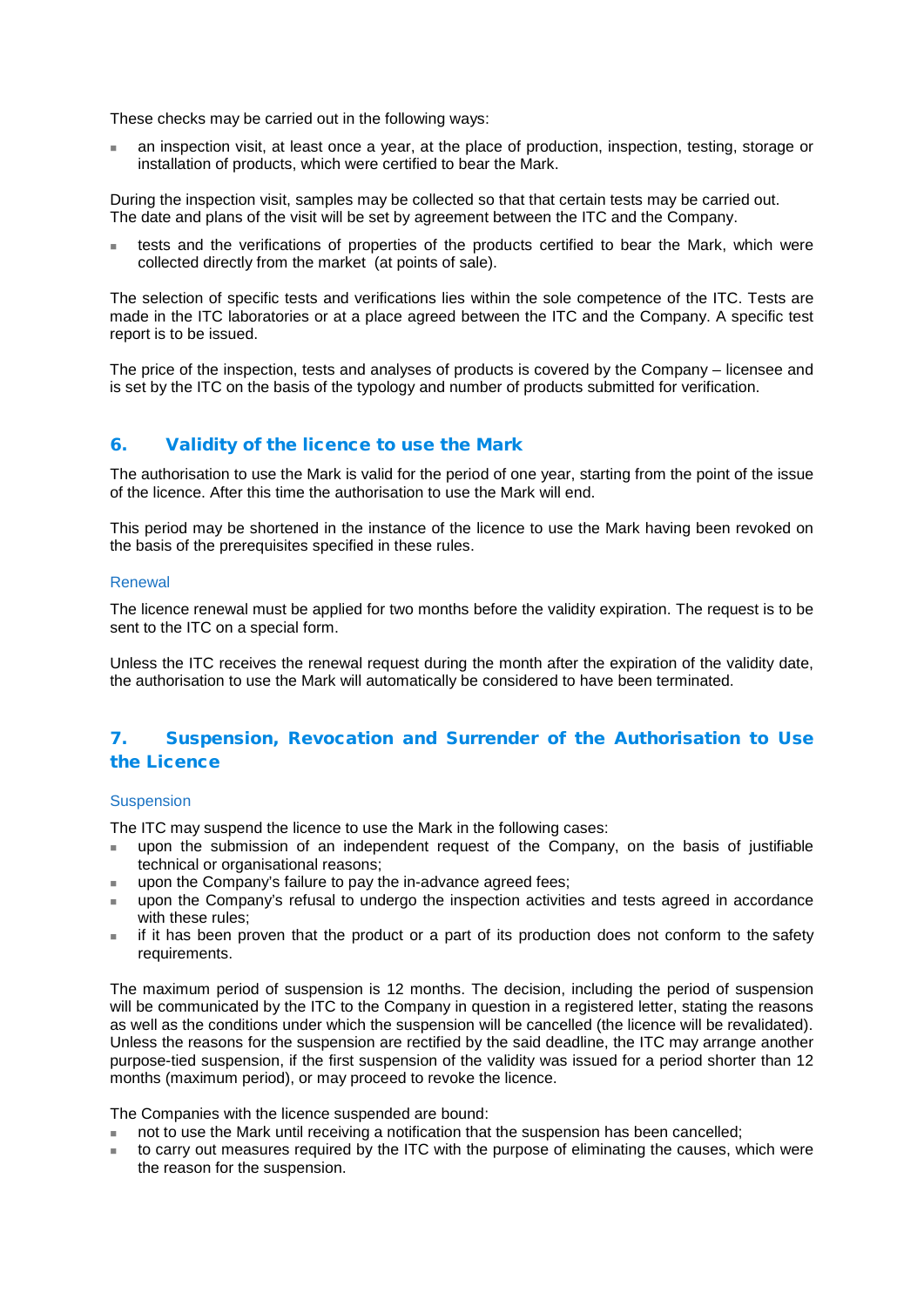Suspension based on the nonconforming properties of the product may originate also from complaints and actions of third parties. Any and all legally identifiable physical or legal entity, whose data, if required by law, may be protected by business secret, may lodge a complaint with the ITC with respect to the insufficient safety of the product bearing the Mark.

The ITC may carry out suitable examinations as to verify the truthfulness of the content of the complaints by means of inspections and tests.

The price of checking the complaint is charged to the person filing the complaint, however if the tests prove the legitimacy of the complaint, the costs will be charged to the Company.

In the course of the licence suspension, the obligation to pay the annual fee for the license to use the Mark remains in force.

#### Surrender

The Company may surrender its authorisation to use the Mark:

- if it does not accept any amendments and revisions of these rules;
- if it does not accept changes in the price list;
- for organisational or technical reasons (for example the discontinuation of the manufacture of the products, for which the licence was granted or in the instance of bankruptcy or liquidation of the Company).

After the surrender the Company is bound:

- to remove all symbols of or references to the licence to use the Mark from the products, their packaging and technical and promotional documentation;
- to remove all documentation and promotional material containing symbols or references, in any form whatsoever, connected with the licence to use the Mark;
- to inform the ITC in a registered letter about the compliance with these prerequisites.

The ITC reserves the right to turn down a licence application from a Company, which in the past surrendered its authorisation to use such a licence; nevertheless in any case an application may not be accepted before 6 months after the surrender of the licence.

#### Revocation of the licence

The ITC will decide about the revocation of the licence on the basis of the following reasons:

- repeated failure to comply with the requirements and regulations arising from the application of these rules;
- missing or insufficient elimination of causes, which were the reason for the licence suspension, after the maximum period of 12 months;
- permanent late payments;
- discontinuation of the manufacture of the product or products, for which the licence was granted, if the Company has not submitted a notification about the surrender of the licence.

#### Revocation of the licence as a result of the misuse of the Mark

The ITC, as the owner of the Mark, is entitled to enter into all legal acts, which it considers to be suitable, in accordance with legislation in force, in the instance of any unauthorised use of the Mark by any Company or a third party.

The unauthorised use of the Mark will be considered to be a situation when it is used:

- on products, whose licence became invalid for reasons stipulated in Article 6;
- on products, in relation to which the licence application is currently being dealt with;
- on products, in relation to which the licence was turned down;
- on products, with a suspended or revoked licence;
- on products, different from the products in relation to which the authorisation to use the Mark was granted;
- on products, in relation to which neither a licence application was filed nor the licence to use the Mark was granted:
- on products, which systematically fail the safety requirements.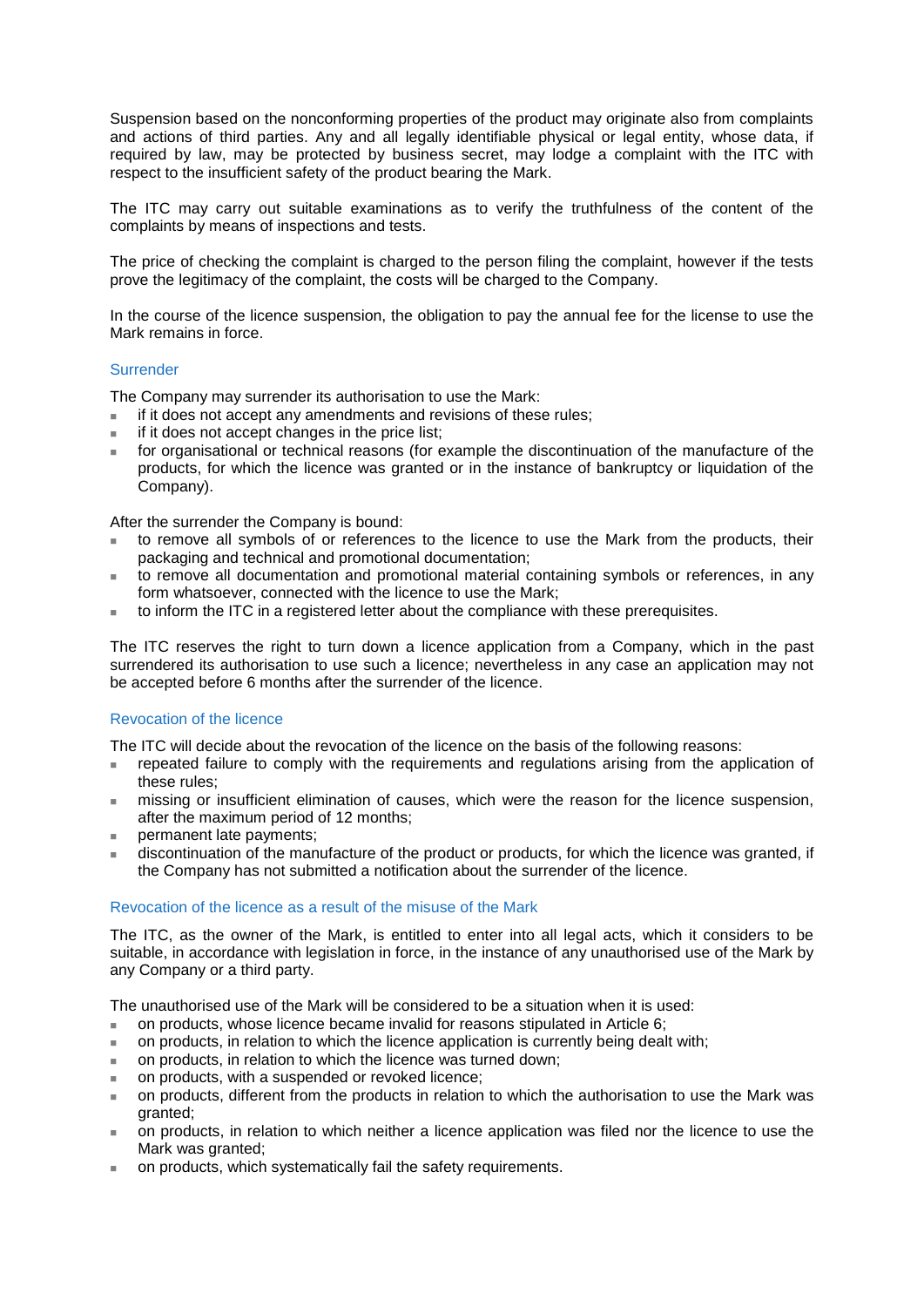The decision on the licence revocation will be communicated by the ITC to the Company in a registered letter, where it will state the reasons and specific obligations of the Company after the licence revocation.

#### Complaints and appeals

The Company, whose licence was revoked, may request in writing a meeting with the ITC representatives within 15 days from the day, when it received the registered letter, notifying it about the licence revocation.

The ITC is bound to hold such a meeting no later than within one month from receiving the request.

## 8. Sanctions

If the ITC discovers that the Mark is used differently from the method described in these rules, and/or in a way which could endanger the prestige and image of the Mark, it will immediately put into action some of the following sanctions:

- **Temporary suspension of the licence to use the Mark;**
- Final revocation of the licence;
- Non-renewal of the licence.

If the Company does not agree with the sanction imposed by the ITC institute, it may ask for a review of such a decision upon filing a written application, no later than within 15 days from the day of receiving the notification relating to the imposition of the sanction.

Apart from these direct sanctions, the ITC, as the owner of the Mark, may initiate any necessary legal actions to stop the unauthorised use of the Mark by the Companies or other third parties.

## 9. Confidentiality

Documentation (data, documents, notifications, etc.) and information, relating to the process of awarding a licence for the use of the Mark, will be regarded by the ITC as confidential and will be treated in a way as to observe business secret rules.

#### 10. Competent Court

Any and all disputes, relating to the application, performance and interpretation of these rules, will be dealt with solely by the competent court of justice, i.e. the District Court in Como.

#### 11. Modifications of the Rules and Appendices

- The ITC will be entitled to modify these rules.
- The ITC will be bound to inform the Company about performed modifications.
- The ITC may unilaterally modify appendices, if it considers it to be appropriate, but will be bound to inform the Company about these modifications.

The Company may propose modifications, which it considers to be appropriate.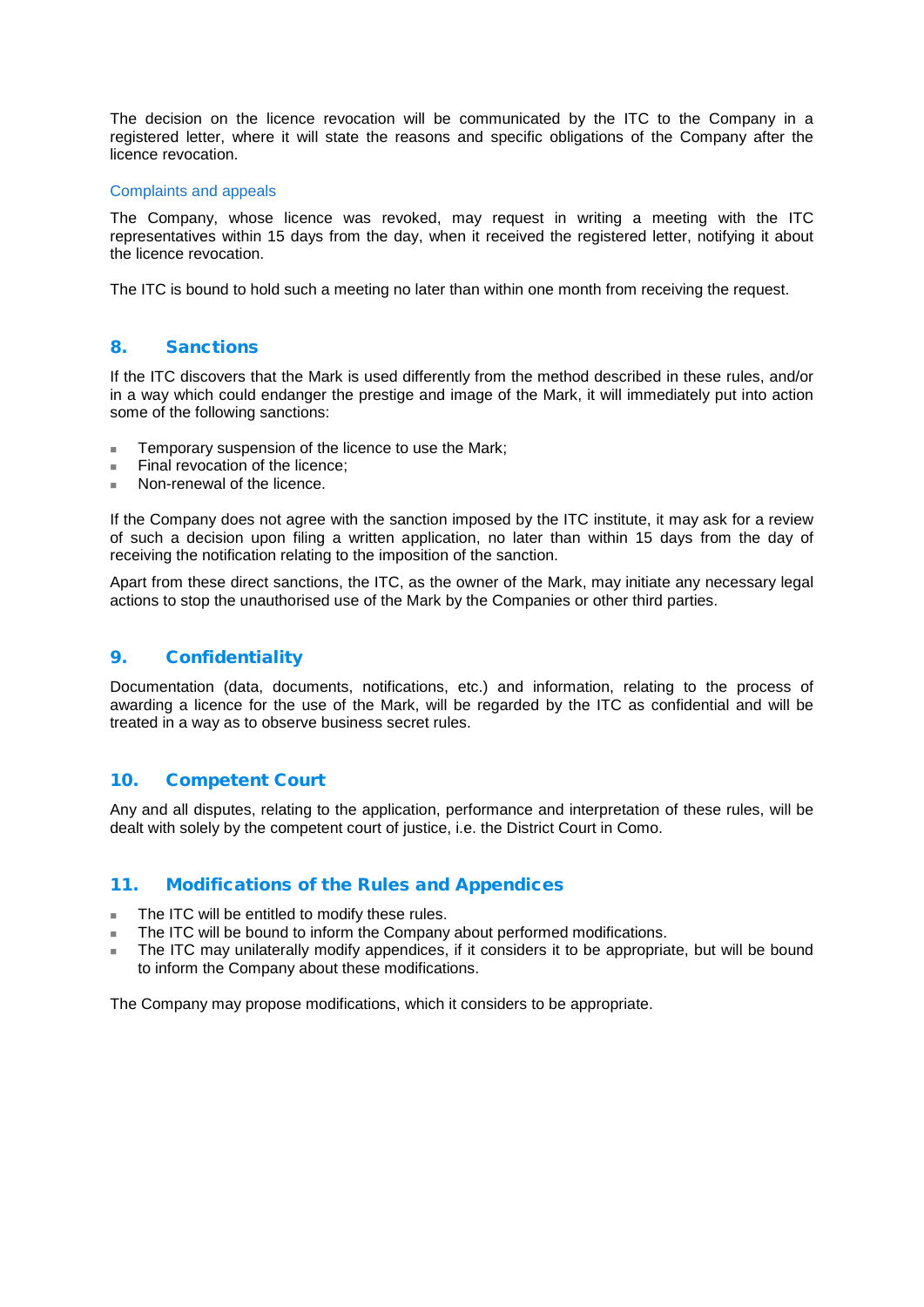## Appendix No. 1 – Specification of the Czech Version of the "SAFE TOYS" Certification Mark

The Italian Institute for Toy Safety (IISG) is the exclusive owner of the trademark "Giocattoli sicuri" – "Safe Toys", which with the approval of the IISG may be translated into a national language version of an EU member state while keeping the same meaning. The following texts apply for the Czech version of the Mark.

#### **Dimensions:**

Diameter minimum cm. 1.5

#### **2 colours version:**

Grey = Panton Cool Grey 10 C Yellow = Panton Yellow 012 C

#### **4 colours version:**

Grey = Black 72% Yellow = Magenta 3% Yellow 100%





#### **Text: (inside the yellow part) bezpečné hračky**

Font: Revue Bold Body: 54 Condensed: 90% Track: -30%

**¨**

**Text: (inside the internal white part) www.itczlin.cz** Font: Futura T Bold Body: 24 Condensed: 71%

**Text: (below the grey round part)** 

## **INSTITUT PRO TESTOVÁNÍ A CERTIFIKACI, a.s.**

Font: Futura T Bold Body: 21 Condensed: 71%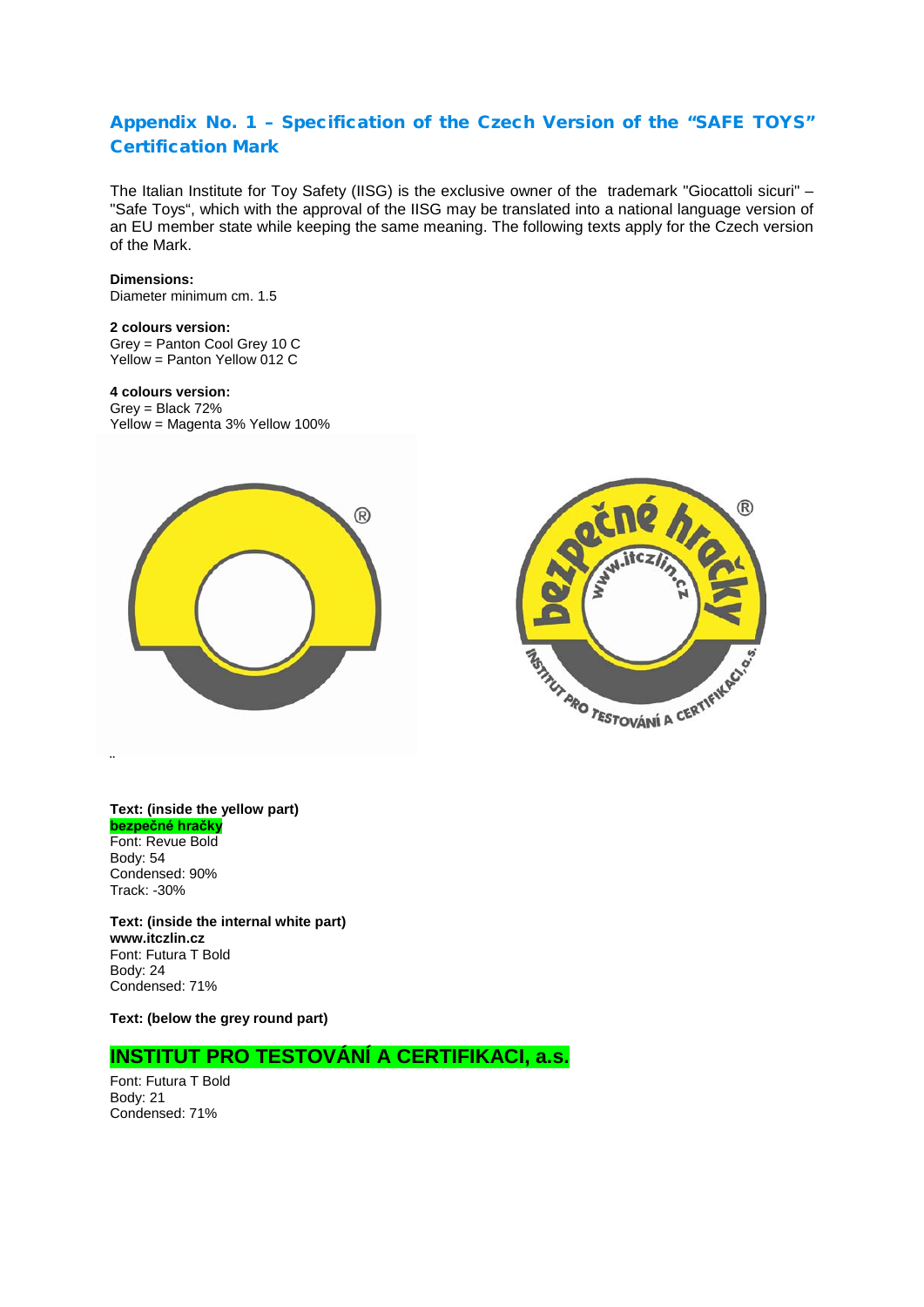## Appendix No. 2 – Trade Mark Registration

|         | 24/01/04                                                                                                                                                                                                                                                                                                                                                                                                                                                                                                                                                                                                                                               | MOD. 04B/M            | PAG.            | 1 |   |
|---------|--------------------------------------------------------------------------------------------------------------------------------------------------------------------------------------------------------------------------------------------------------------------------------------------------------------------------------------------------------------------------------------------------------------------------------------------------------------------------------------------------------------------------------------------------------------------------------------------------------------------------------------------------------|-----------------------|-----------------|---|---|
|         | Marchi nazionali all'estero<br>Rif. 59115.00/CE (Cliente/1 057244 ISTIT.ITAL.SICUREEEAGICOATIOLI SRL Narchio : FIGURA (SRL ITAL.SICUREEEA)<br>Narchio : 000140914 SAFE TOUS ISTITUTO ITALIANO SICUREEEA DEI<br>Paese : Stati Uniti d'America - Classi : 29<br>Corrispondente: 190129 GRION, SPIVAN, MOCLELIAND, MAIER<br>Classi : 29<br>Priorità Base : N. 2966937<br>Domanda : N. 79/190999<br>$\begin{array}{cccc} \text{d}a & 1 & 20 & 09 & 20 & 02 \\ \text{d}b & 1 & 1 & 11 & 20 & 02 \end{array}$<br>Marchio comunitario<br>Registrazione : N.<br>det 1<br>Scadenza<br>Durata<br>10 <sub>1</sub><br>Бесограния<br>Tipo Documento: PRIMO DEPOSITO |                       |                 |   |   |
|         | Marchi in Italia<br>次士式。<br>36605, 00/CI<br>Cliente/i 057244 ISTIT.ITAL.SICUREEEAGIOCATTOLI SRL<br>: 000079149 SICUREEZA CONTROLIATA E FIGURA<br>Marchio<br>: 009277 SUOVO ISTITUTO ITALIASO SICUREEEA<br>Titolara/i<br>Classi : 29<br>Paese : Italis<br>Priorità Base : Nessuna<br>Domanda : N. MI95C005566<br>de 1 31/05/1995<br>Registracione : N. 035077<br>Soldenza : 31/05/2005<br>Tipo Documento: RRINO DEPOSITO<br>$\frac{1}{2001}$ 1/02/2001<br>10 <sub>1</sub><br>Durata<br>Usb doruto entro: 1/02/2006<br>Italia                                                                                                                            | Decorpenza 31/05/1995 |                 |   |   |
|         | Marchi in Italia<br>愛出館。<br>Marchio<br>: 000097026 TOYS NEWS<br>: 009277 SUOVO ISTITUTO ITALIASO SICUREEEA<br>Titolarm/i<br>: Italia<br>Равова-<br>Classi : 12, 16, 20, 20<br>Priorità Rase : Nessuna<br>Domanda : N. MI2000C006254<br>da 1 26/05/2000<br>Registrazione : N.<br>Soldenza : 26/05/2010<br>481<br>Durata<br>10<br>Tipo Documento: PRIMO DEPOSITO                                                                                                                                                                                                                                                                                         | Decorpenza 26/05/2000 |                 |   |   |
|         | Marchi in Italia<br>$47740,00/\mathrm{CI}$ Cliente/1 057244 ISTIT.ITAL.SICUREEEAGIOR/TULI SRL (000076543 GIOCATTOLI SICURI E FIGURA<br>受け続い<br>Marchio<br>: 009277 SUCVO ISTITUTO ITALIASO SICURREEA<br>Titolara/i<br>Paese : Italis<br>Priorità Rase : Nessuna<br>Classi : 29<br>Donanda.<br>: N. ME2002C002779<br>de 1 19/03/2002<br>Registrazione : N.<br>$d=1$<br>Precedenti Pag: 31. 629390<br>Scadenza : 13/12/2011<br>Tipo Bocumento: FRINO RISHOVO<br>ds 1 13/12/1991<br>Durata 10                                                                                                                                                             | Decorpenza 13/12/2001 |                 |   |   |
| Section | Marchi Comunitari<br>753.00/CIM Cliente/i 057244 ISTIT.ITAL.SICUREEKAGIORTTOLI SRL<br>受け続い<br>: 000140914 SAFE TOYS ISTITUTO ITALIANOFIGURA<br>: 031796 ISTITUTO ITALIANO SICUREERA DEI<br>Marchio<br>Titolara/i<br>Равов<br>: Austria<br>Classi : 29, 42<br>$: 29, 42$<br>Sa na lug.<br>$\sim$<br>: Danimarca<br>: 29, 42                                                                                                                                                                                                                                                                                                                             |                       |                 |   |   |
| Seguito | 24/01/04<br>Marchi Comunitari<br>Rif.<br>753.00/CTM Cliente/i 057244 ISTIT.ITAL.SICURREEAGIORTTOLI SRL<br>: Finlandia<br>: 29, 42<br>Francia<br>$: 29, 42$<br>$: 29, 42$<br>: Germania<br>: Gran Bretagna<br>: 29, 42<br>: 29, 42<br>: Gracia<br>: Irlanda<br>: 29, 42                                                                                                                                                                                                                                                                                                                                                                                 |                       | MOD. 04B/M PAG. |   | 2 |
|         | : Italia<br>: Portogallo<br>: 29, 42<br>: 29, 42<br>$\frac{29}{29}$ , 42<br>: Spagna<br>: Shefis<br>Priorità Base : Nessuna<br>Domanda.<br>: 31. 2946937<br>de 1 20/09/2002<br>Registrazione : N.<br>$d=1$<br>Scádenza : 20/09/2012<br>Tipo Documento: PRINO DEPOSITO<br>10<br>Durata                                                                                                                                                                                                                                                                                                                                                                  | Decorrenza 20/09/2002 |                 |   |   |